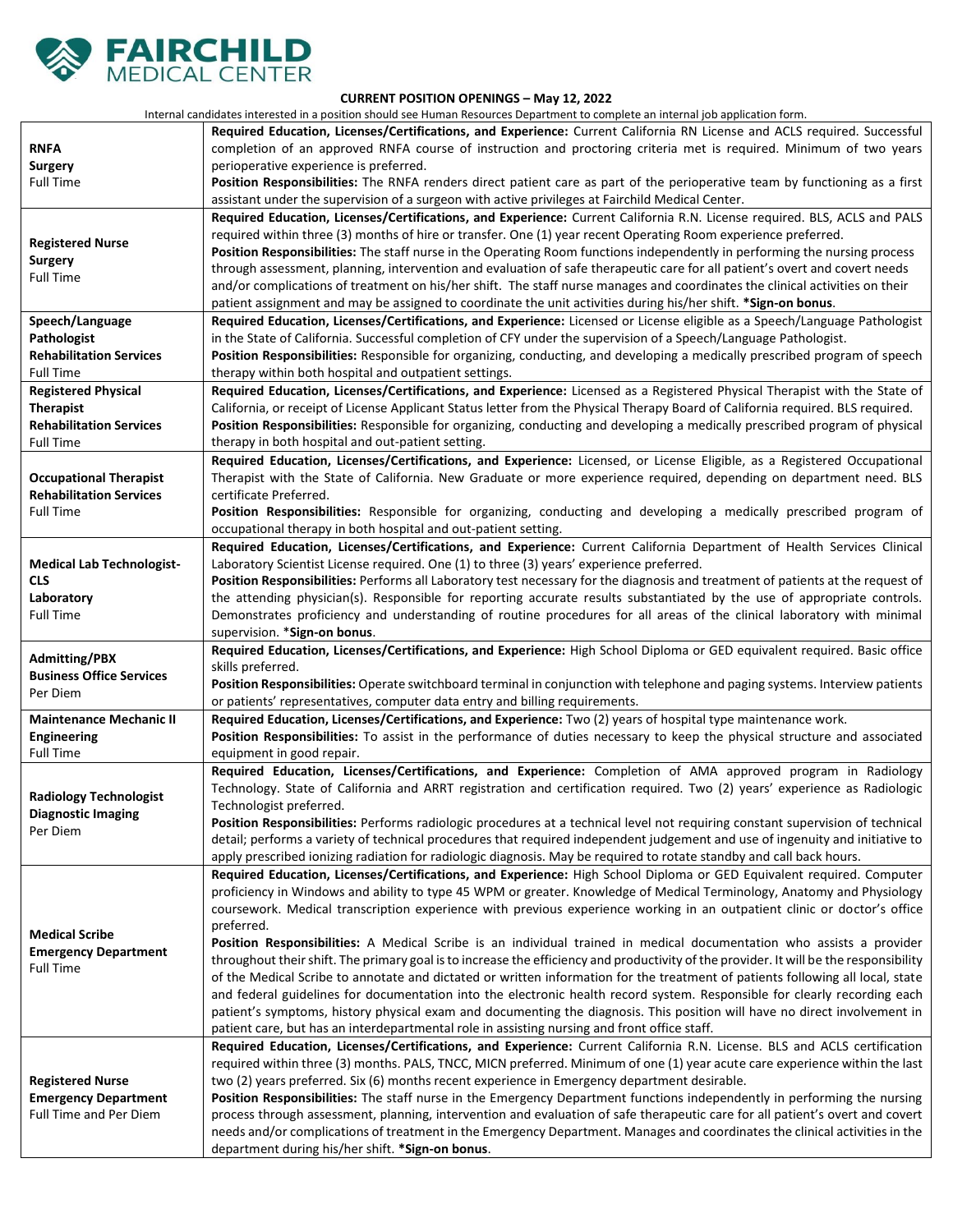| <b>Registered Nurse</b><br><b>Intensive Care Unit</b><br><b>Full Time</b>                        | Required Education, Licenses/Certifications, and Experience: Current California R.N. License. BLS and ACLS certification<br>required within six (6) months. Minimum of one (1) year critical care experience within the last three (3) years required.<br>Satisfactory completion of a course in critical care, intensive care or coronary care within the last three (3) years preferred.<br>Position Responsibilities: Function independently in performing the nursing process through assessment, planning,<br>intervention and evaluation of safe therapeutic care for all patient's overt and covert needs and/or complications of treatment<br>on his/her shift. The staff nurse managers and coordinates the clinical activities on the patient unit during his/her shift.<br>*Sign-on bonus.                      |
|--------------------------------------------------------------------------------------------------|----------------------------------------------------------------------------------------------------------------------------------------------------------------------------------------------------------------------------------------------------------------------------------------------------------------------------------------------------------------------------------------------------------------------------------------------------------------------------------------------------------------------------------------------------------------------------------------------------------------------------------------------------------------------------------------------------------------------------------------------------------------------------------------------------------------------------|
| <b>Registered Nurse</b><br>Med/Surg.<br><b>Full Time</b>                                         | Required Education, Licenses/Certifications, and Experience: Current California R.N. License and BLS required. Minimum of<br>one (1) year acute care experience within the past three (3) years preferred.<br>Position Responsibilities: The staff nurse in the Med/Surg. Unit functions independently in performing the nursing process<br>through assessment, planning, intervention and evaluation of safe therapeutic care for all inpatient's overt and convert needs<br>and/or complications of treatment on his/her shift. The staff nurse manages and coordinates the clinical activities on their<br>patient assignment and may be assigned to coordinate the unit activities during his/her shift. * Sign-on bonus.                                                                                              |
| <b>Registered Nurse</b><br><b>Obstetrics</b><br><b>Full Time and Per Diem</b>                    | Required Education, Licenses/Certifications, and Experience: Current California R.N. license. Six months recent experience in<br>perinatal nursing preferred. BLS and successful completion of neonatal resuscitation within six months of employment.<br>Position Responsibilities: The staff nurse in Obstetrics functions independently in performing the nursing process through<br>assessment, planning, implementation and evaluation of safe therapeutic care for all patients during labor, deliver, immediate<br>port-partum and newborn care; including those patients in complex situations with overt and covert needs and/or<br>complications of treatment during his/her shift. The staff nurse manages and coordinates the clinical activities on the patient<br>unit during his/her shift. *Sign-on bonus. |
| <b>Certified Nursing Assistant</b><br>Med/Surg.<br><b>Full Time</b>                              | Required Education, Licenses/Certifications, and Experience: High School Education or GED equivalent required. Current<br>CAN Certificate required. BLS required within three (3) months of employment. Six (6) months experience in patient care in<br>an acute care facility preferred.<br>Position Responsibilities: The Certified Nursing Assistant performs various patient care activities and related non-<br>professional services necessary in caring for the personal needs and comfort of patients. Assists in the maintenance of a safe<br>and clean environment. * Sign-on bonus.                                                                                                                                                                                                                             |
| <b>Registered Dental Assistant</b><br><b>FM Clinic</b><br>Per Diem                               | Required Education, Licenses/Certifications, and Experience: High School Diploma or GED equivalent. Current State of<br>California Registered Dental Assistant license. BLS within three (3) months of employment.<br>Position Responsibilities: Full scope of registered dental assisting the dentists in basic RDA duties while providing quality<br>care and superior service. Our culture is centered on the values of compassion, respect, quality, teamwork and innovation.<br>Our clinic is poised for growth and we are looking for the candidate who would enjoy being a part of our journey.                                                                                                                                                                                                                     |
| <b>C.T. Technologist</b><br><b>Computed Tomography</b><br>Per Diem                               | Required Education, Licenses/Certification and Experience: State of California and ARRT Registration and Certification. Two<br>(2) years' experience as a C.T. Technologist preferred.<br>Position Responsibilities: Performs C.T. and radiographic procedures at a technical level not requiring constant supervision<br>of technical detail; performs a variety of technical procedures that require independent judgment and use of ingenuity and<br>initiative to apply prescribed ionizing radiation for radiologic diagnosis.                                                                                                                                                                                                                                                                                        |
| Aide II<br><b>Environmental Services</b><br><b>Full Time</b>                                     | Required Education, Licenses/Certifications, and Experience: Institutional cleaning experience preferred. Knowledge of Aide<br>I Position. Procedures of chemicals and equipment.<br>Position Responsibilities: Maintains for patients, employees and visitors an environment that is safe, scientifically clean and<br>pleasant. Functions under proper supervision to provide maximum bacteriological control throughout the hospital<br>environment. *Sign-on bonus.                                                                                                                                                                                                                                                                                                                                                    |
| Aide I<br><b>Environmental Services</b><br><b>Full Time</b>                                      | Required Education, Licenses/Certifications, and Experience: High School Diploma or GED equivalent. Institutional cleaning<br>experience preferred.<br>Position Responsibilities: Maintains for patients, employees, and visitors an environment that is safe, scientifically clean and<br>pleasant. Functions under proper supervision to provide maximum bacteriological control throughout the hospital<br>environment. Starting hourly rate of \$20.20 with *Sign-on bonus.                                                                                                                                                                                                                                                                                                                                            |
| Float Shift Supervisor/<br>ED/ICU/Med-Surg.<br><b>Nursing Administration</b><br><b>Full Time</b> | Required Education, Licenses/Certifications, and Experience: Current California RN License. Recent Supervisory Experience<br>Preferred. BLS, ACLS, and NRP required within six (3) months.<br>Position Responsibilities: This role will be shared duties between Shift Supervisor and another Department based on<br>experience. The Shift Supervisor coordinates the delivery of patient care for all nursing departments in the hospital;<br>responsible for providing adequate staffing, within the budgeted FTE's to the various nursing departments; act as a resource<br>and provide direction to all nursing staff. When assigned to the nursing department, which you have prior experience as a<br>RN, you would provide and coordinate care to your assigned patients. * Sign-on Bonus.                          |
| Cook<br><b>Dietary</b><br><b>Full Time</b>                                                       | Required Education, Licenses/Certifications, and Experience: High School Diploma or GED equivalent Required. Previous<br>cooking experience in hospital preferred.<br>Position Responsibilities: Prepares both hot and cold food items for patients, staff and visitors. Ability to understand written<br>and oral instruction. Numerical ability required. Ability to make decisions.                                                                                                                                                                                                                                                                                                                                                                                                                                     |
| <b>Food Service Worker</b><br><b>Dietary</b><br><b>Full Time</b>                                 | Required Education, Licenses/Certifications, and Experience: High School Diploma or GED equivalent Required. Good<br>interpersonal skills.<br>Position Responsibilities: Assists nursing in the delivery and pick-up of trays to patients. Records % eaten. Serves patient<br>tray line. Answers phone and prepares patient trays.                                                                                                                                                                                                                                                                                                                                                                                                                                                                                         |
| Clerk<br><b>Rehabilitation Services</b><br><b>Full Time</b>                                      | Required Education, Licenses/Certifications, and Experience: High School Diploma or GED equivalent Required. Typing and<br>computer skills required.<br>Position Responsibilities: A member of the Front Office Team who assist in the processing of patients as they enter and<br>leave the office, as well as organizing charts, filing various information and answering the telephone.                                                                                                                                                                                                                                                                                                                                                                                                                                 |